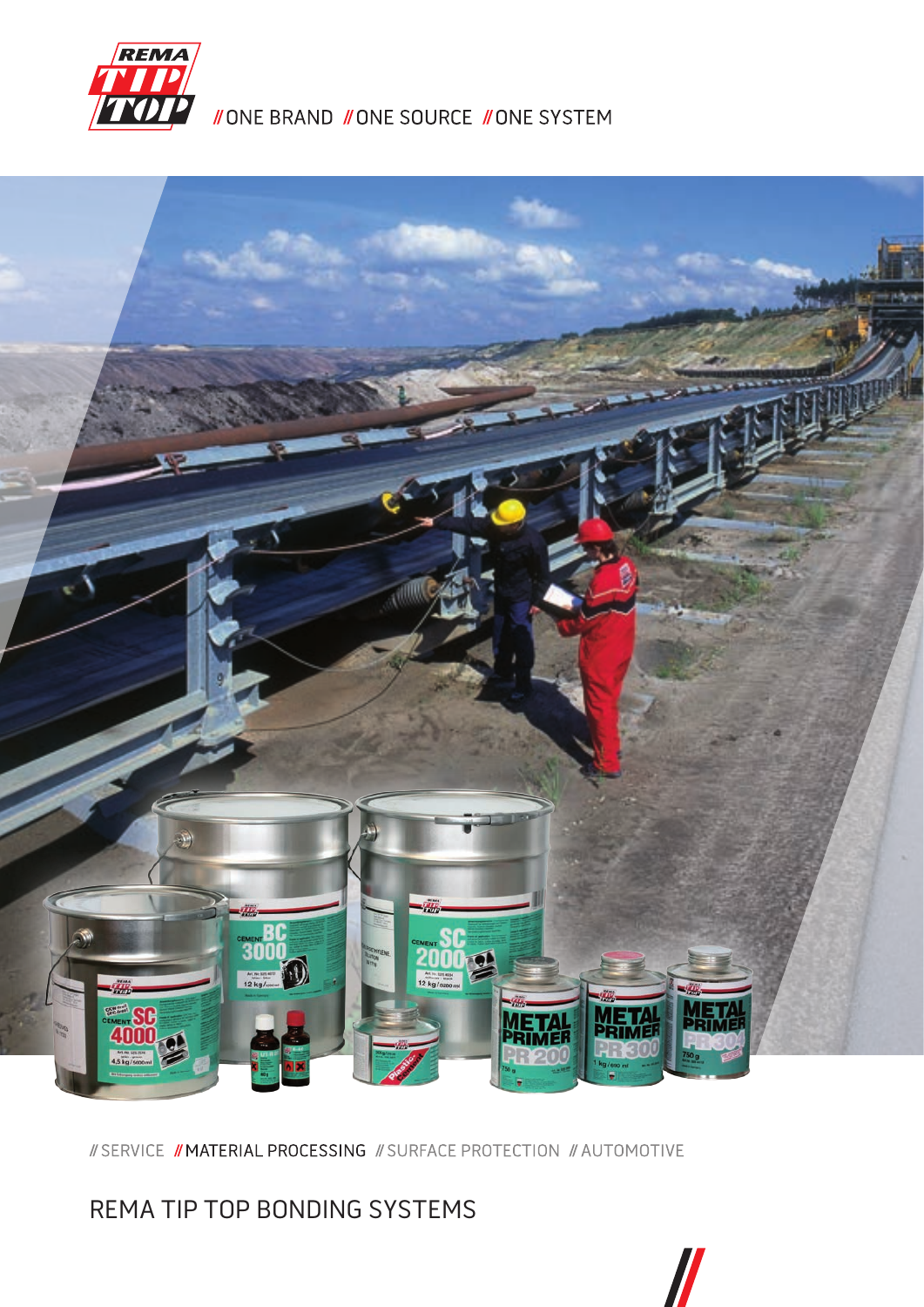# REMA TIP TOP Industrie

### Rely on REMA TIP TOP – The Premium Brand

Whether you are splicing conveyor belts, repairing belts or bonding rubber lining materials, you can always rely on REMA TIP TOP. The recognized leader in versatile, high quality cold vulcanizing cements REMA TIP TOP has led the way with long-lasting and environmentally-sound adhesives, products that deliver the best adhesion strength in the industry.

REMA TIP TOP also manufactures the industry's most comprehensive range of rubber lining materials, pulley lagging, skirting rubber, cleats, scraper rubber, belt cleaning systems and conveyor belt splicing and repair products. See your REMA TIP TOP representative for details. For more information click:

www.rema-tiptop.com/portal/worldwide-distribution.html

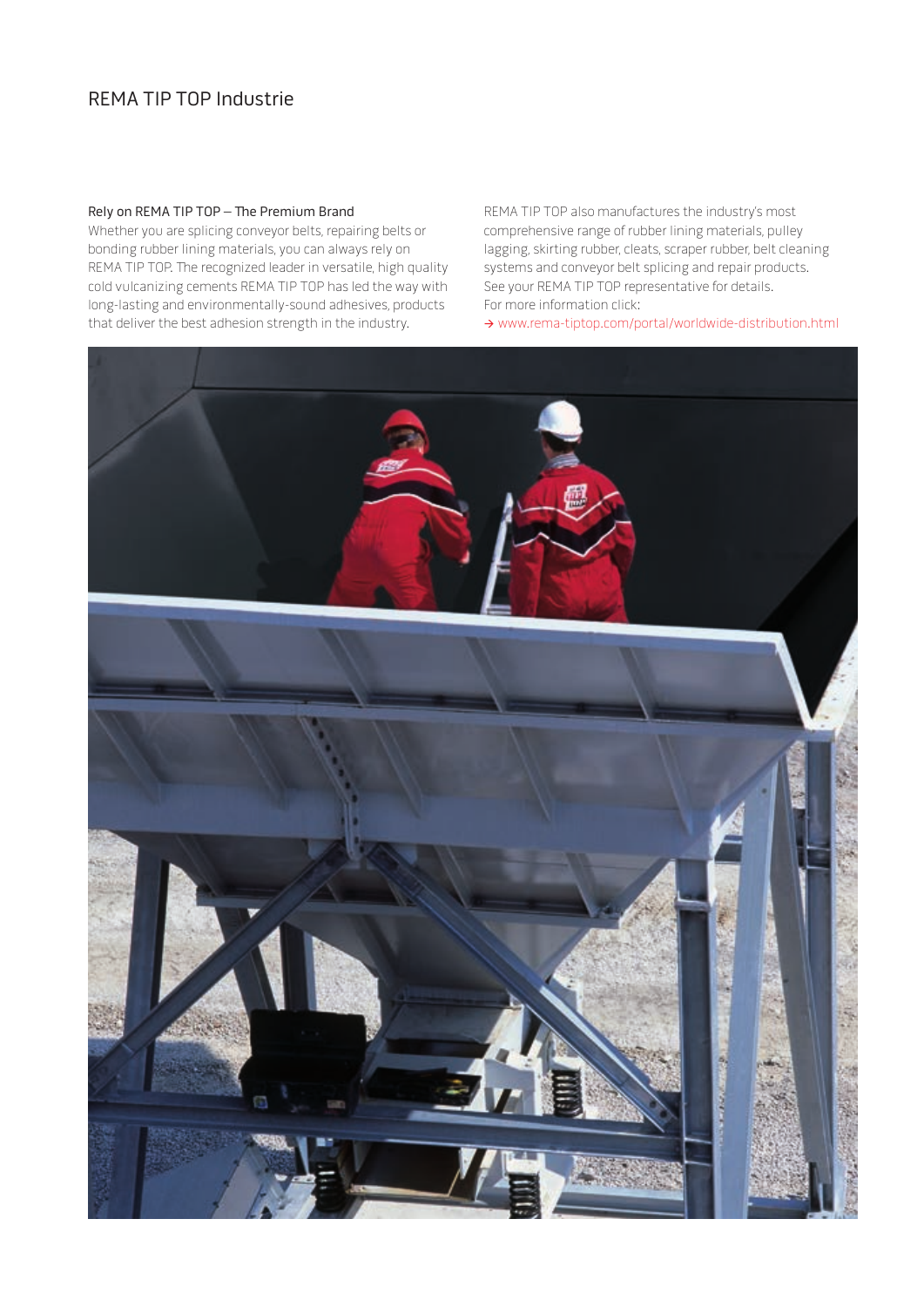# The right product for each application our quality

| Field of application                                                                | Series           | Adhesive / Hardener                               | <b>Metal Primer</b> |
|-------------------------------------------------------------------------------------|------------------|---------------------------------------------------|---------------------|
| Wear Protection,<br>Conveyor Belt Splicing<br>and Repair<br>Pulley Lagging          | <b>SC-Series</b> | SC 2000<br><b>UT-R20</b><br>(nonflammable)        | PR 200<br>(PR 300)  |
|                                                                                     |                  | SC 4000<br>$E-40$<br>(CFC-free)                   | PR 200<br>(PR 304)  |
| Corrosion Protection                                                                | <b>BC-Series</b> | <b>BC 3000</b><br><b>UT-R20</b><br>(nonflammable) | PR 300<br>(PR 200)  |
|                                                                                     |                  | BC 3004<br>$E-40$<br>(CFC-free)                   | PR 304<br>(PR 200)  |
| Splicing and Repair<br>of PVC Conveyor Belts,<br>Bonding of PVC and<br>PU materials | PC-Series        | Plastic Cement<br><b>UT-R20</b><br>(nonflammable) |                     |
|                                                                                     |                  | Plastic Cement PC-4<br>$E-40$<br>(CFC-free)       |                     |

Our quality control system guarantees competitive benefits thanks to groundbreaking product developments and carefully controlled raw materials exclusively from certified suppliers in order to meet stringent requirements at every stage of production.

REMA TIP TOP was one of the first companies in the sector to be awarded DIN ISO certification in the world. Our DIN EN ISO 9001: 2000 accreditation is evidence of our consistently high quality standards.

Future-proof performance Constant expansion of our global network of expertise, high levels of investment into research and development and tapping into new sectors of the conveying and processing market are just some of the means by which we are constantly improving our position on the international markets. These are the optimum conditions which enable us to meet the needs and requirements of our customers at the highest level, both now and in the future.

Worldwide REMA TIP TOP expertise and quality sets the standard.

- High quality and reliability of our Bonding Systems
- State-of-the-art wear and corrosion protection rubber lining systems
- Reliable conveyor belt splicing and repair materials
- Safe and easy-to-use products
- Bonding Systems for a broad range of applications
- Bonds that last

Rely on REMA TIP TOP.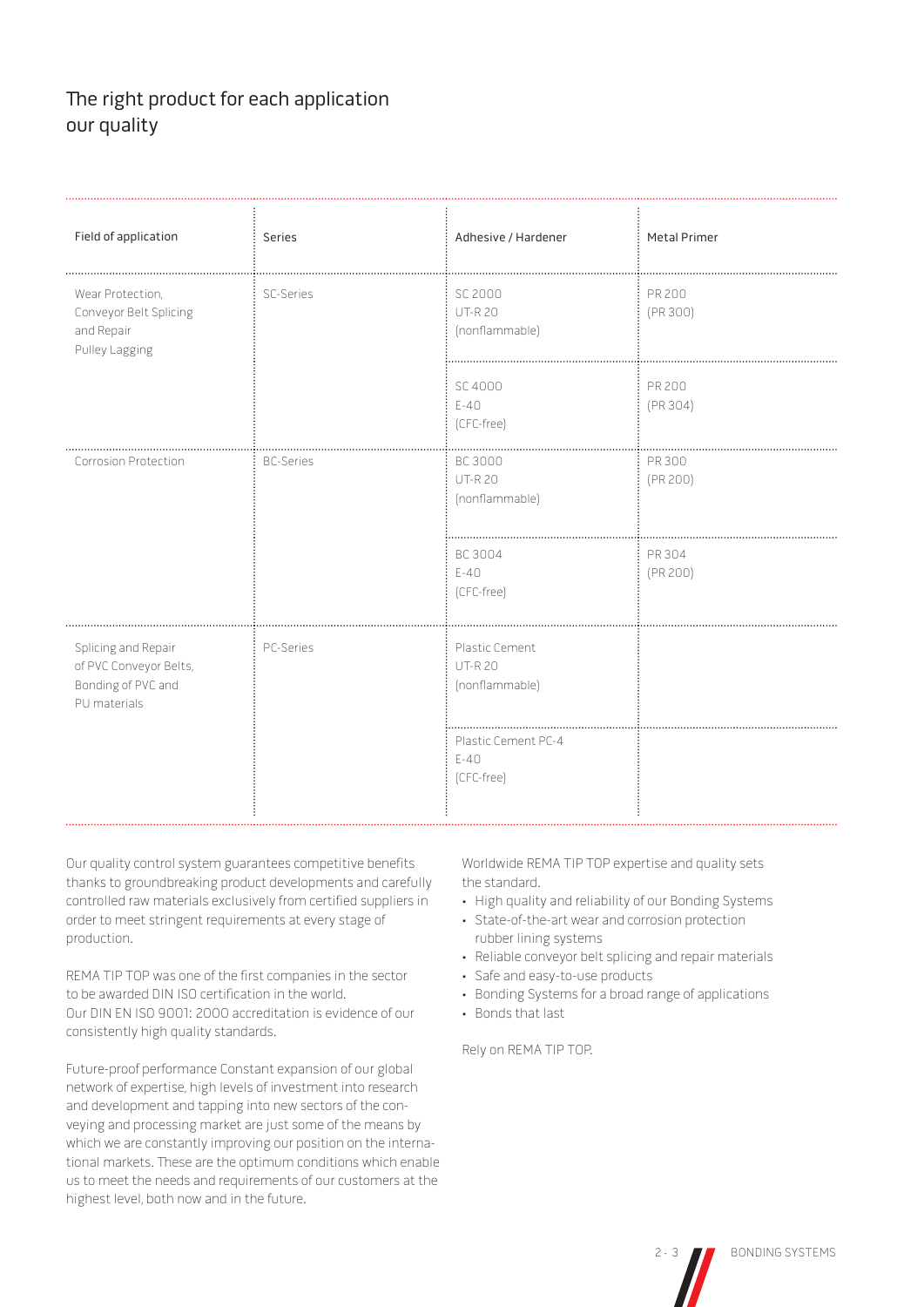# Cement SC Series



#### Fields of application:

The Bonding Systems of the CEMENT SC Series are applicable for durable rubber-rubber, rubber-fabric, rubber-metal and fabric-fabric bonds in the fields of wear and corrosion protection as well as in conveyor belt technology.

In general, the SC Series provides excellent initial and final bonding strength. Optimum adhesion will be achieved when bonding REMA TIP TOP products with CN bonding layer. The adhesives have a user-friendly long open time and are easy-to-process even at low temperatures.

The especially developed bonding system of the SC Series convinces with its superior dynamic load capacity. To achieve optimum results we recommend the use of appropriate REMA TIP TOP primers and cleaning fluids. The bonding systems are supplied with detailled application instructions enclosed.



# CEMENT SC 4000

- Free of CFC and aromatics
- Excellent contact adhesion
- Available in three colors (green, black and white)
- Long shelf life (2 years if stored according to DIN 7716)
- Processed with Hardener E 40



#### CEMENT SC 2000

- Nonflammable
- Excellent contact adhesion
- Available in three colors (green, black and white)
- Long shelf life (4 years if stored according to DIN 7716)
- Processed with Hardener UT-R 20
- Underground approval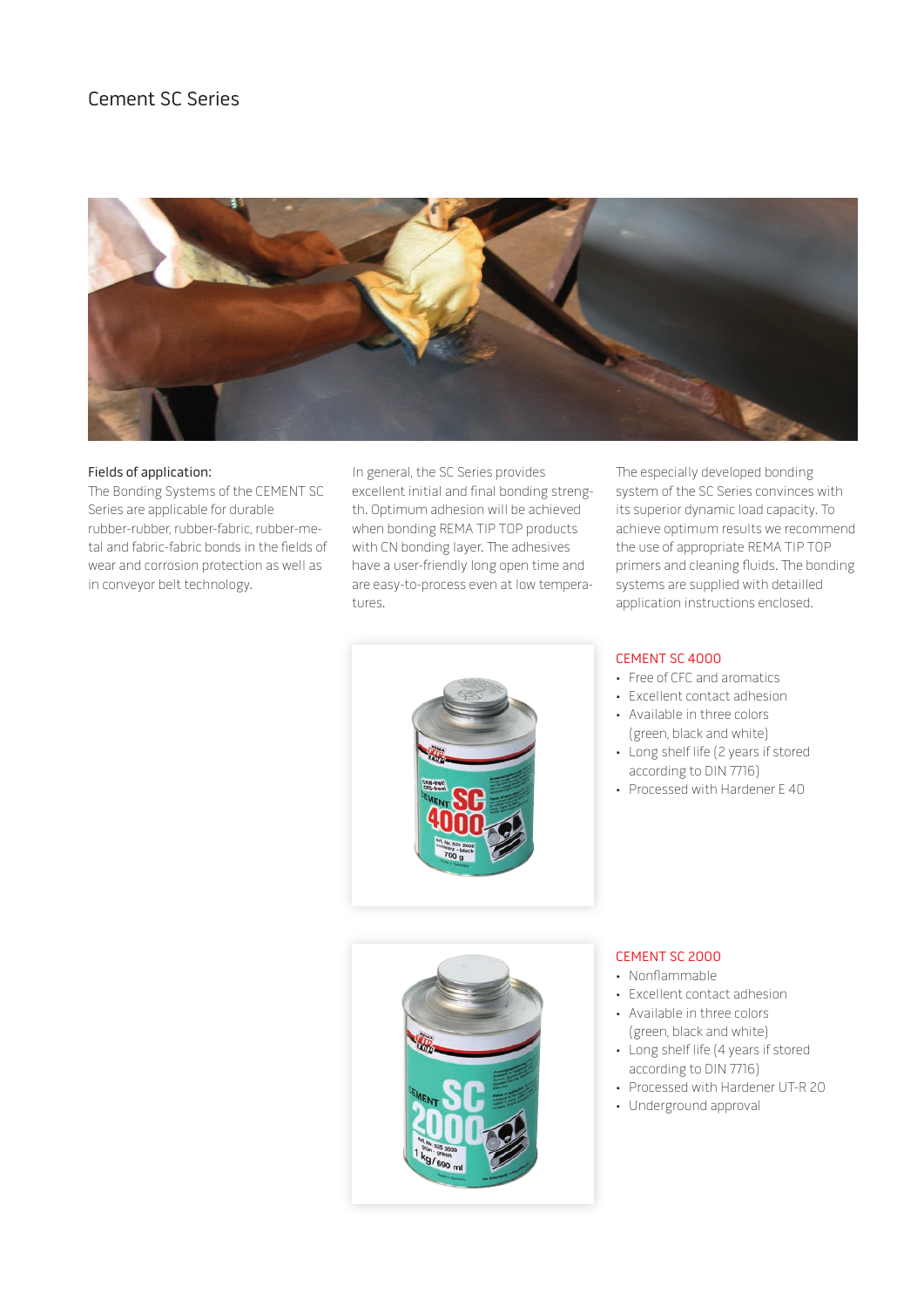# Cement BC Series

### Fields of application:

The Bonding Systems of the CEMENT BC Series are applicable for large-area, rubber-metal and rubber-concrete bonds in the fields of wear and corrosion protection, e.g. tank lining, lagging of large pulleys as well as on-site applications.

The BC Series offers a long open time. The BC Series combines superior final adhesion strength with a long time span before joining (open time), which enables you to bond large surface areas without the risk of over drying.

Optimum adhesion is achieved when bonding the REMA TIP TOP products with CN-Bonding layer. The low viscosity ensures a quick and economic processing of the bonding systems.



# CEMENT BC 3004

- Free of CFC and aromatics
- Long contact life (open time)
- Color: blue
- Long shelf life (2 years if stored according to DIN 7716)
- Processed with Hardener E 40



#### CEMENT BC 3000

- Nonflammable
- Long contact life (open time)
- Color: blue
- Long shelf life (4 years if stored according to DIN 7716)
- Processed with Hardener UT-R 20

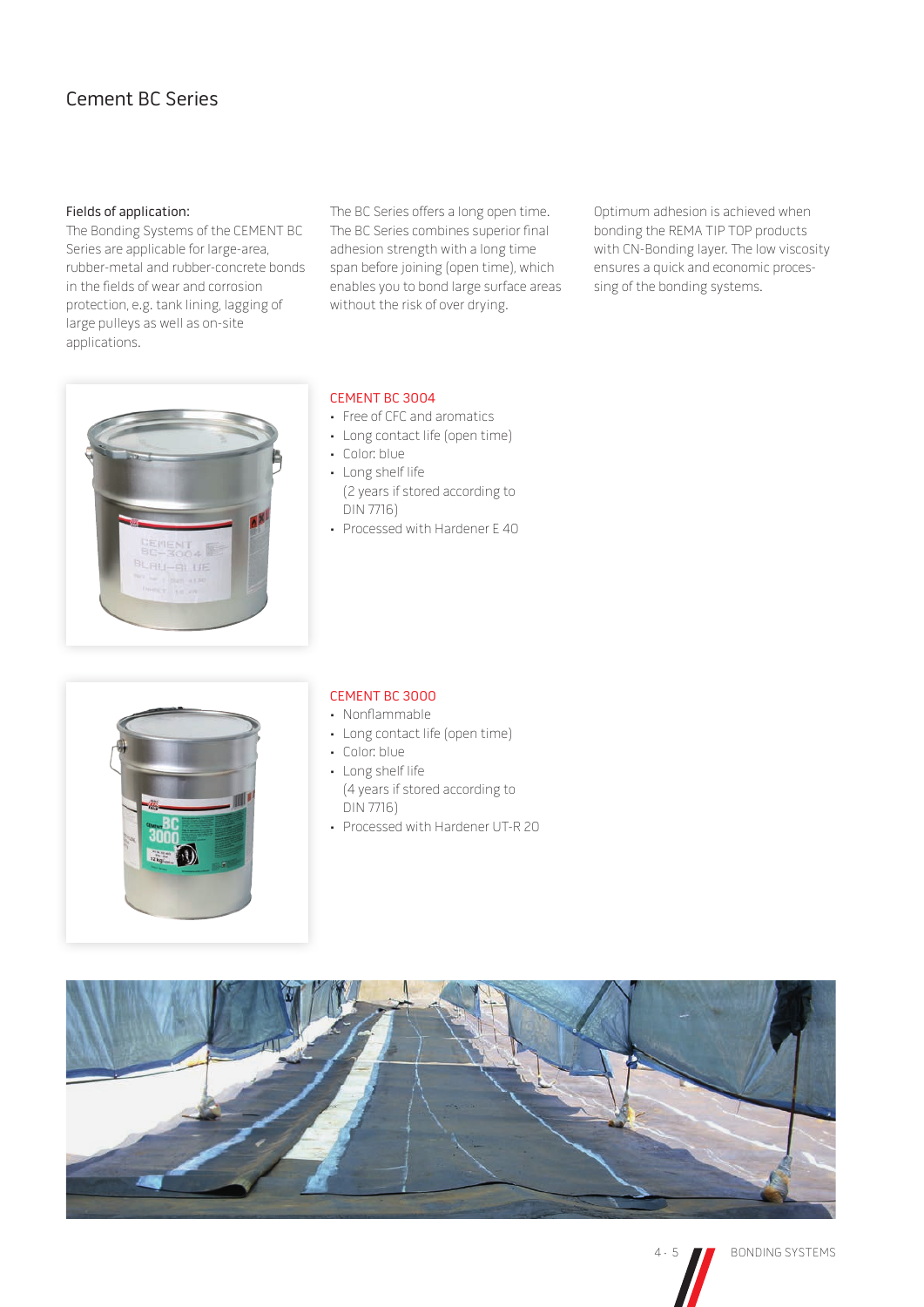# Cement PC Series



#### Fields of application:

The Bonding Systems of the PLASTIC CEMENT PC Series are especially developed for the durable splicing of PVC conveyor belts as well as for the repair and bonding of foils and sheets made of soft PVC and polyurethane.

The REMA TIP TOP PC Series offers superior adhesion for bondings and splices exposed to high dynamic load. The two-component bonding system provides a user-friendly open time with high initial and final adhesion strength.

It was especially developed for the bonding of PVC and polyurethane materials.



# CEMENT PC 4

- Free of CFC and aromatics
- Good initial and final adhesion strength
- Color: transparent
- Long shelf life
	- (2 years if stored according to DIN 7716)
- Processed with Hardener E 40



#### CEMENT PC

- Nonflammable
- Good initial and final adhesion strength
- Color: transparent
- Long shelf life
- (4 years if stored according to DIN 7716) • Processed with Hardener UT-R 20
- Underground approval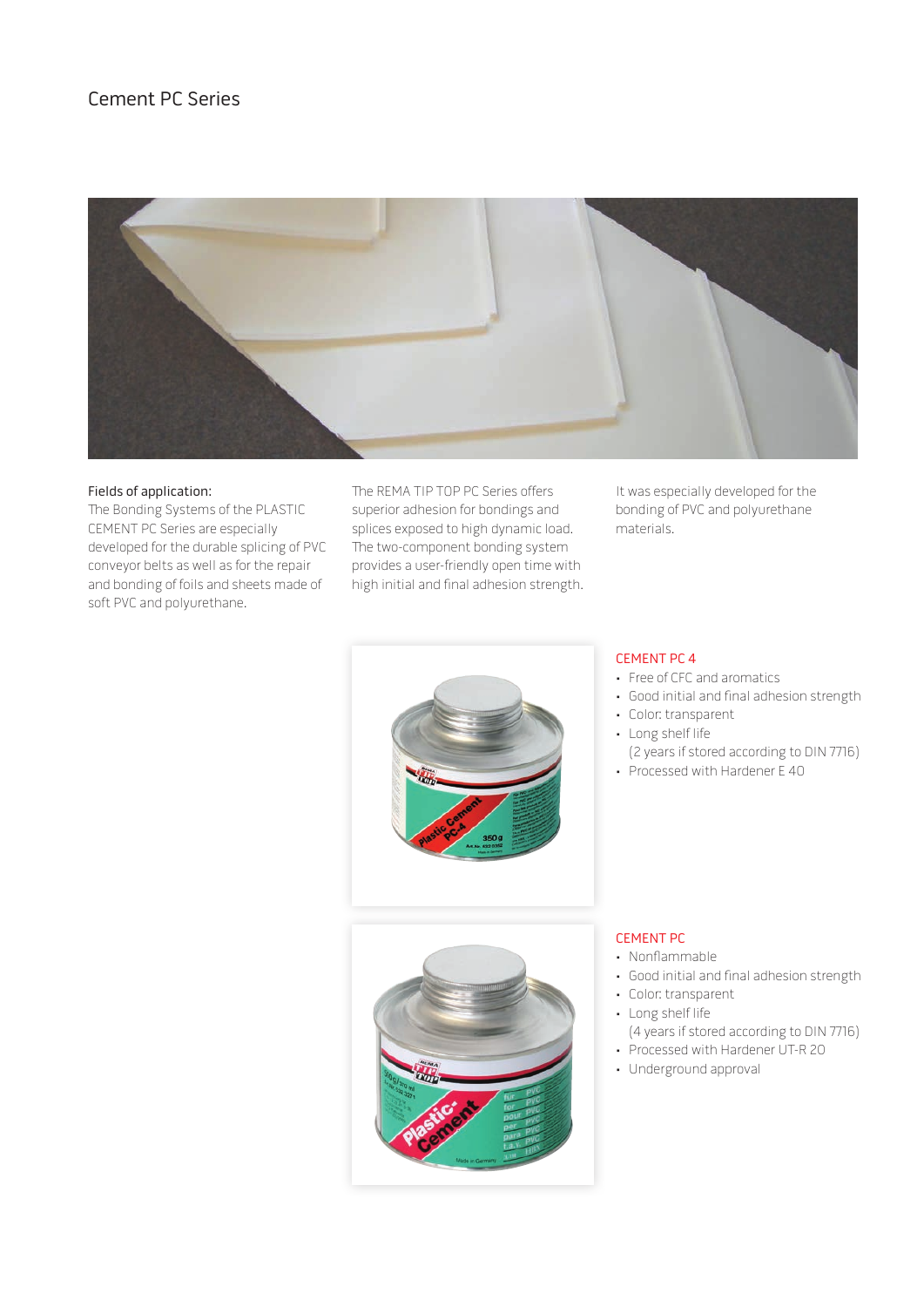# Primers and Cleaning Fluids

REMA TIP TOP Metal Primers: The bonding agent for rubber-metal bondings with high requirements regarding static and dynamic loadability. These one-component, quick drying metal primers can be used on a wide range of metal surfaces. They provide a high initial adhesion strength and help assure a complete and longlasting bond between rubber and metal.



### Metal Primer PR 200

- CFC-free
- Excellent adhesion in combination with SC 2000, BC 3000 or SC 4000
- Short drying time

#### Metal Primer PR 300

- Good resistance against atmospherical influences such as humidity
- Temporary corrosion protection for metal surfaces after pre-treatment and prior to rubber lining
- Excellent adhesion in combination with SC 2000 or BC 3000
- Nonflammable

#### Metal Primer PR 304

- Free of CFC and aromatics
- Excellent adhesion in combination with BC 3004 or SC 4000
- Good resistance against atmospherical influences such as humidity
- Temporary corrosion protection for metal surfaces after pre-treatment and prior to rubber lining

#### NR Primer

- Increases the adhesion strength when bonding natural rubber materials
- For the use in combination with the bonding systems of the SC/BC Series

REMA TIP TOP NR Primer: The bonding agent for rubber-rubber bondings. The REMA TIP TOP NR Primer was especially developed for the bonding of natural rubber products.

Cleaning Fluids: The REMA TIP TOP cleaning fluids are designed to remove grease, oil and other contamination from rubber and to wash down metal surfaces after sandblasting or grinding, providing a clean, contaminant-free bonding surface which is indispensable for a strong bond.



#### TIP TOP Cleaning Fluid

- Cleaning/degreasing of substrate surfaces prior to bonding
- Cleaning/degreasing of brushes and equipment
- Approved for use in underground applications (e.g. mining industry)
- Nonflammable

### TIP TOP Cleaning Fluid R4

- Free of CFC and aromatics
- Cleaning/degreasing of substrate surfaces prior to bonding
- Cleaning/degreasing of brushes and equipment
- Also available as spray (economical application)